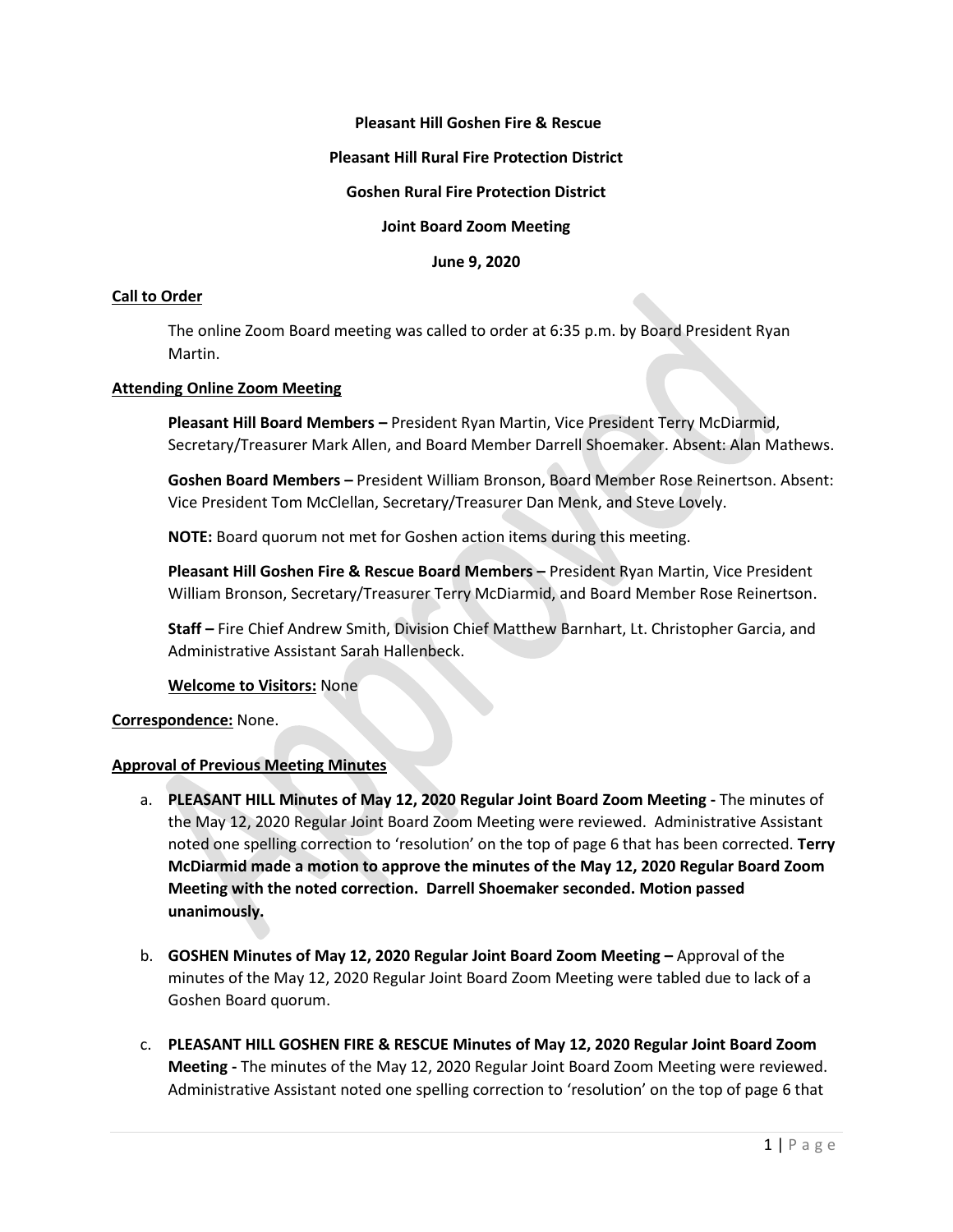has been corrected. **Rose Reinertson made a motion to approve the minutes of the May 12, 2020 Regular Joint Board Zoom Meeting with the noted correction. Terry McDiarmid seconded. Motion passed unanimously.**

## **Review of Monthly Financial Reports**

Chief Smith stated that as we near the end of the fiscal year we have still not received the check from California for conflag and we really need this money. He states his frustration, and notes many Chief's have the same frustrations due to the dependence on receiving these conflag reimbursements to make budgets. He states we are still hoping to receive the money before the end of the fiscal year but have heard no updates from Oregon that these funds are on the way.

# **Pleasant Hill RFPD**

**\*\*Transaction List & Financial Review.** The Board reviewed the financials and transaction list. **Mark Allan made a motion to pay the districts bills. Terry McDiarmid seconded. Motion passed unanimously.**

# **Goshen RFPD**

**\*\*Transaction List & Financial Review.** Review tabled due to the lack of a quorum for the Goshen Board.

# **Fire Authority**

**\*\*Transaction List & Financial Review.** The Board reviewed the financials and transaction list. **Rose Reinertson made a motion to pay the fire authority bills. Terry McDiarmid seconded. Motion passed unanimously.** 

Chief Smith informed the board he has received interest in the Engine for sale from Swisshome/Deadwood Fire who are going to come view it this week. Chief Smith wanted to get the boards consensus on minimum sale price. Discussion ensued and Chief was given direction to dismiss any offers under \$20,000.

# **Staff Reports**

a. **Fire Chief Report: June 2020**

# **Here are updates to consider from the month of May 2020:**

- 1. **Budget is done-** recorded with the County and ready to go July 1<sup>st</sup>. I am nervous about a couple cash carry forward figures, but we will see as the month unfolds. We are continuing to watch our expenses closely.
- 2. **New Engine –** The new Pierce Engine is in Springfield going through final touches. We will be inspecting it very soon, final cabinets built, and it will be coming to us very shortly to go in service.
- 3. **New Tahoe –** New Tahoe is getting final touches and will be fully in-service this month after long delays from Chevy. I have been able to finish that vehicle and all its equipment about \$9500 under budget.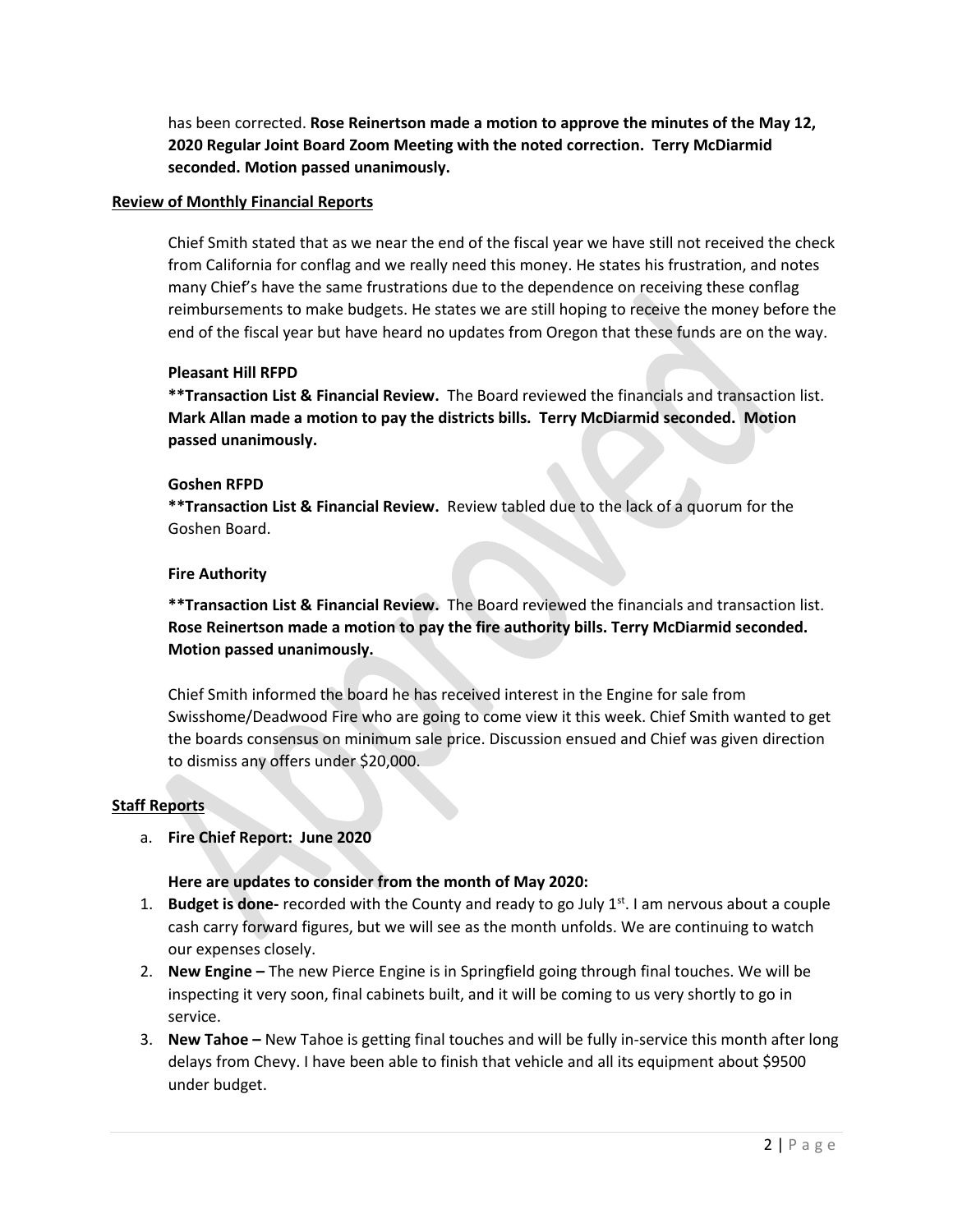- 4. **Brush Rig-** the Goshen brush rig that is a 2003 Ford is continuing to have problems. Now we are having a cleaning of the turbo on top of the leak issues from the high-pressure pump. I am concerned about the future of this truck as it is continuing to have problems when in service. It is getting fixed but it's going to spend more time in reserve at this point because reliability. Since we skipped replacement of that vehicle, we will do what we can to keep it going and I am currently looking at other strategies to help us move forward.
- 5. **Annexation –** I will be giving annexation updates at the meeting. This has been the focus of all our efforts as of late and will continue to be. I am working very closely with Christy Monson, our legal counsel on this matter.
- 6. **Cares Funding –** I have requested CARES funding for all the expenses we incurred as a result of COVID 19, including the money necessary to make it safe for essential personnel to work both in person and or remotely. It is not much, but I have requested funds back. We will tally a figure for you soon.
- 7. **Surplus Engine –** I have not sold the engine yet; I am trying but have had no bites. It will be helpful to establish an amount we really want. Should this not be sold by the end of the fiscal year, it may affect carry forward numbers for Pleasant Hill.
- 8. **Pay Offs –** We will be getting lined up with everything we need for pay off both Districts debt over summer. Pleasant Hill will be paying their engine off in the coming days.
- 9. **Audit –** the audit process should be happening in the first or second week of August. They come and set up at our office to do this process.

# b. **Division Chief's Report**

June Presentation of Operations and Training in May

## **Operations:**

In May we received a total of 73 calls for service in both battalions combined. This represents a slight increase in call volume compared to April which could be attributed to relaxing some of the Covid-19 based regulations on business and travel. In May we handled 39 calls for EMS emergencies, 8 calls for motor vehicle accidents, 8 fires, and 3 times we were sent on calls that were classified as "other". We also received 15 calls last month that were either canceled by a Chief officer while we were in route or cancelled by dispatch.

Our staffing levels have been extremely high as of late, and in May it was no different. We continue to meet and exceed the prescribed "three-person engine crew minimum" every day, and every evening at station 501. I am currently training another new resident to fill a void at station 503 that will help with evening staffing deficiencies there.

# **Training:**

Our current academy cadets are all succeeding to this point and are nearly half-way complete with their in-house training. This will be the first academy during my tenure that will be taught 100% in-house, and totally by our 48/96 shifted staff. This will also be the first academy that our students will be able to complete all of their required practical skills days here, without having to send crews to both Marcola for live fire, and Eugene for ventilation and forcible entry prop training. This has been made possible by upgrading and adding to our training props at station 502.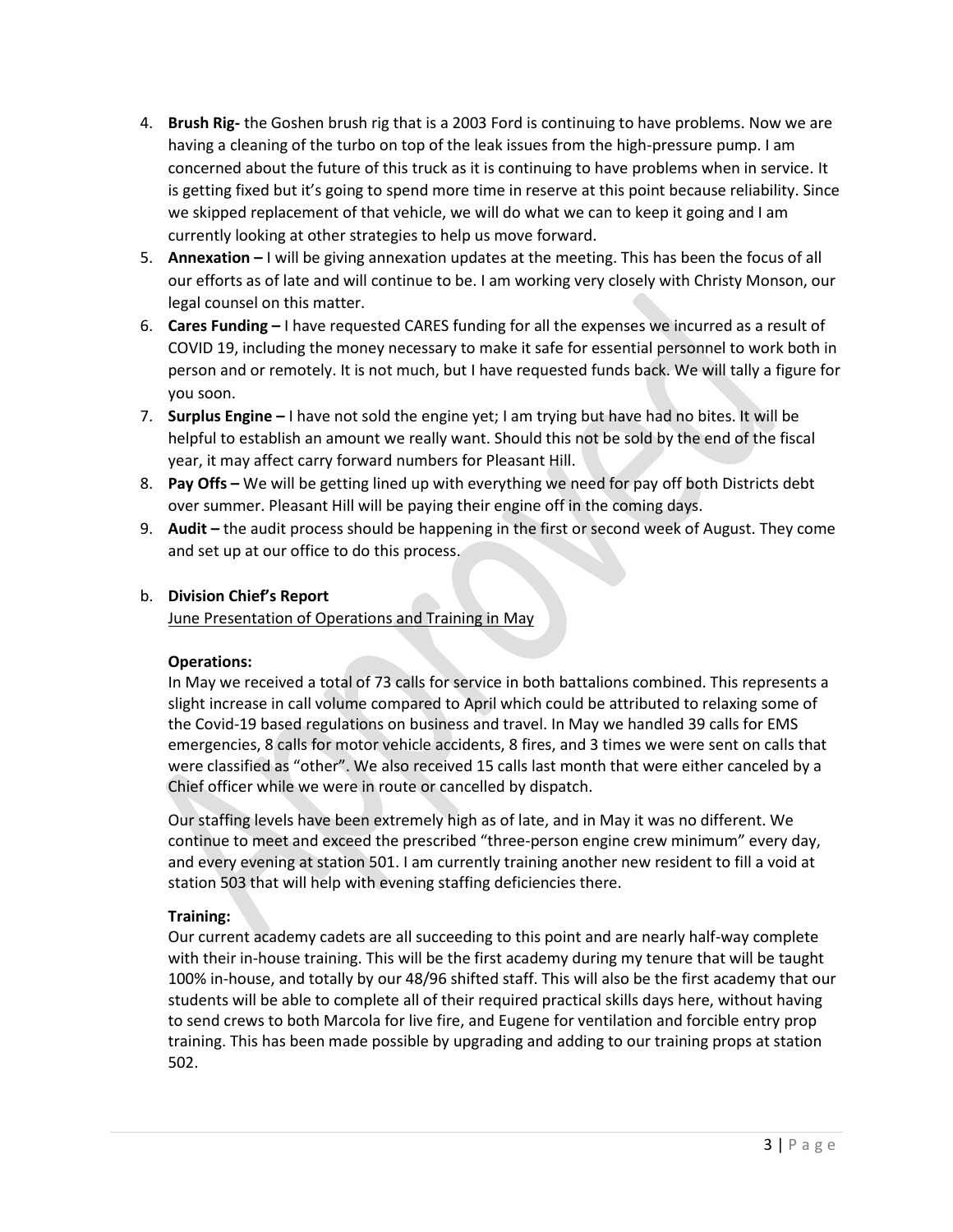We have started the prerequisite training for our next generation of Apparatus Operators, and their respective cognitive training will begin soon.

Our annually required RT-130 (Wildland Refresher) training has been completed, and I have started to build our list of eligible candidates for conflagration deployments. This year, and in the future, we will be using the health questionnaire set forth and required by NWCG prior to attempting the pre-requisite NWCG pack test in order to be eligible for our conflagration roster as well.

### **Unfinished Business**

### a. **Fire Authority**

i. Annexation Discussion/Action Items

Chief Smith updated the board regarding his conversations with attorney Christy Munson. The board received the 2 resolutions that are in the works. We will have a public hearing at our next board meeting and then adopt these resolutions at the next meeting as well. Our attorney suggested the boards have another work session. Chief Smith informed the boards that if annexation fails there is a 1-year moratorium where we cannot go out and ask for an annexation vote again. Chief Smith stated it looked like both districts will have a vote. Pleasant Hill to dissolve and annex into Goshen, and Goshen to approve the annexation. We would include to be renamed as Pleasant Hill Goshen Fire & Rescue after successful annexation. After the resolutions are signed at next month's meeting, we are good to move forward in any public education efforts the boards desire. Discussion ensued and included the following ideas: town hall or online town hall; letter from Chief to the community and signed by all board members. Ryan would like staff to reach out to LCC to review their thoughts on the online town hall they completed for their measure which just passed. Ryan Martin asked Chief if the question regarding post annexation board make-up was received. Chief Smith stated that it would be decided on by the current boards and look like their current model (2 Goshen, 2 Pleasant Hill) with the additional position and remain represented by both parties.

## **New Business**

## **a. Fire Authority Action Items:**

i. Resolution to Execute precautionary transfer from Contingency for PERS Chief Smith informed the board of this accounting measure we need to complete after discussion with our auditor. Our Personnel Services tightness is due to the unanticipated PERS expense that was related to prior years PERS reporting errors that we are having to correct.

## **b. Pleasant Hill Action Items:**

i. Resolution Authorizing Surplus and Sale and Acceptance of Associated Funds – 2005 Chevrolet Trailblazer

Administrative Assistant noted that the resolution will have one change which is to take out the word 'cashiers' before check in the highlighted area. **Mark Allen made a motion to adopt Resolution 5-20 A Resolution Authorizing the Surplus Sale of a 2005 Chevrolet Trailblazer and Acceptance of Associated Funds. Terry McDiarmid seconded. Motion passed unanimously.**